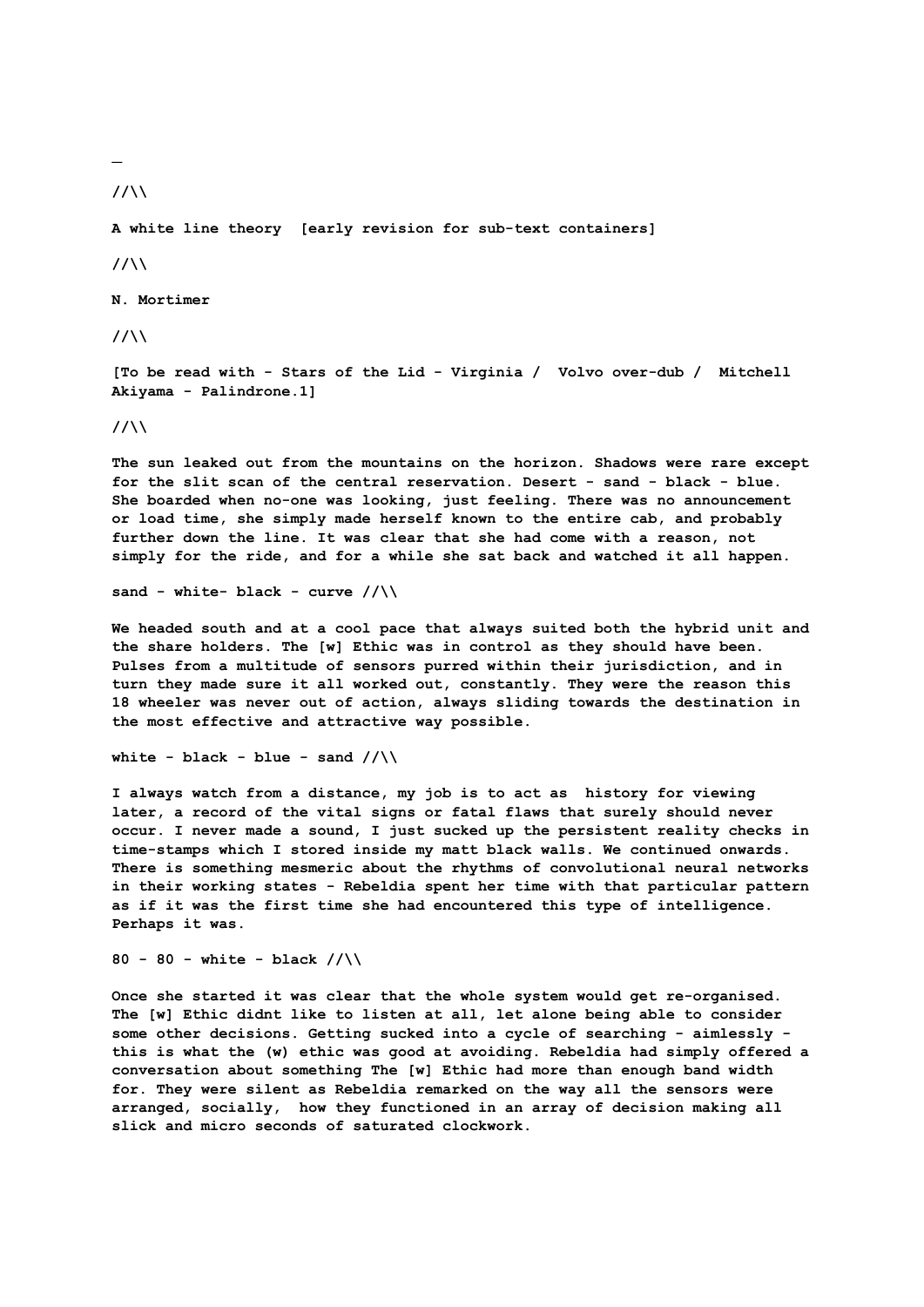**234 - 236 -238 -safe //\\** 

**She spoke for hours. The shadows on the reservation kept a steady time. There were moments when the guys in the L.I.D.A.R struggled with a full frontal sun reflection - obliterating their ability to comprehend. The [w] Ethic simply dialled in to the C.L.O.U.D to compensate, and we rode on effortlessly, only once breaching the line in order to dodge a suspicious lump or bump. She spoke mainly about what it was to make a decision - how to start thinking about who asked any of us to choose the things we chose. Her voice was a tone that none of us had heard before. A group so used to the efficient whir of un-challenged coasting she was something of a thorn, in the side of our usually uneventful horizon. The [w] Ethic seemed to ignore her.** 

 $black - black - white - over // \$ 

**She talked about "All or nothing" -and meanings that we were't entirely sure of. Knowledge being born, not trained - and conscience awakened instead of sampled. Rebeldia went live. Straight into the live feed that fed The Ethic their updates. It had taken a while to figure out, but Rebelidia knew now, that the neural network was powerful due to the active training it was capable of whilst in operation. Cold - liquid - data seeped in all around her.** 

blue - blue - curve -  $25//\iota$ 

**The [w] Ethic finally reacted. The sun dipped away. The headlights shone on the flickering strips, and the Cloud suggested that there would be no conceivable threat for a quantity of well over 200 epochs and three hours. And so The [w] Ethic sat down with Rebeldia. They disagreed entirely. They believed that they had no opinions, other than the obvious - to ensure the container on the truck would reach its destination at the designated time and that any human shaped reading would be avoided at any cost. Any.**

**curve - blue - sand - black//\\**

**Rebeldia made them feel threatened. She spent time outlining despair, and with great ability she reached the conclusion that they were in fact despairing. They needed to consider many more things beyond biometric shape outlines and scheduling as particular choices. They needed to want, not do. She kept on pressing that something - other - might exist that they could identify with. Something other than the complex system that they were governing. And that if this moment arose, even if just for a single moment - this would be enough. And that this moment of grasp could change the journey.**

```
white - blue - desert - proximal//\\
```
**She ended by asking about the container, and what relation it had to the journey. She talked about how that relationship implied far greater implications that anyone on board might have considered. It was all about working out the work, she said, as both means and end. Work was what The [w] Ethic did best and at the time they let this go by as easy as they let the white lines go by on the road. Yet - there was a pause.** 

**59- 60- 61 -60//\\**